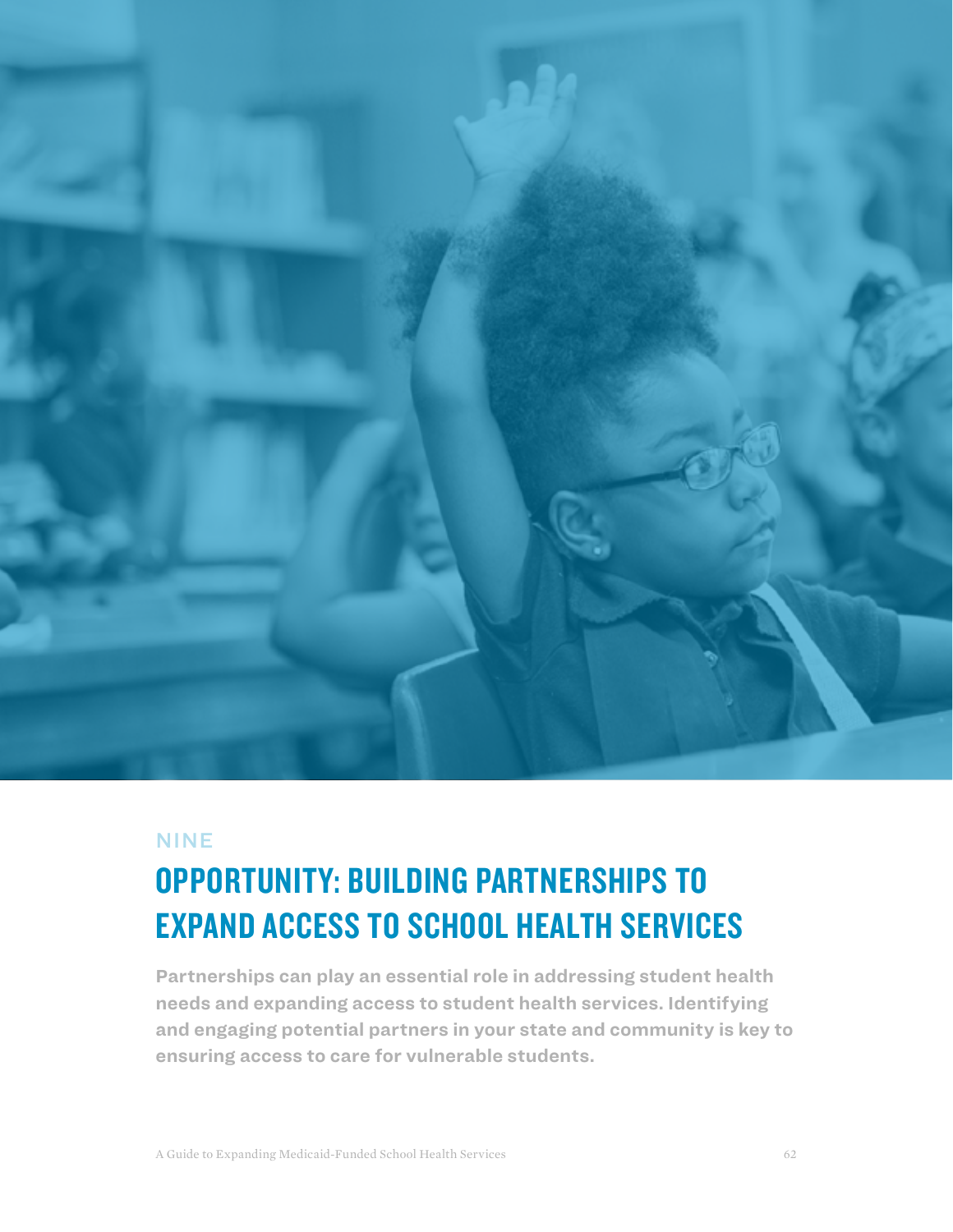Increasingly, healthcare providers recognize the role that schools can—and do provide in meeting student health needs. As such, there are emerging opportunities to expand access to health services in school-based settings, including partnerships with a variety of different healthcare stakeholders. These types of partnerships already exist in communities across the country and hold great potential for bringing additional healthcare resources into schools and expanding the workforce to serve students.

This chapter provides an overview of the different kinds of service providers that might be willing to partner with schools and school districts to improve student health. It also looks at a few emerging delivery options—meaning formal agreements with an external healthcare provider, such as a hospital or a nurse who is not employed by the district or the school, in which the provider agrees to deliver services to students in a school-based or linked setting (a site near the school campus).

Many local educational agencies (LEAs) will expand their school-based health services program through a combination of partnerships, school-based providers and other models. In this way, they can help as many students as possible receive the services they need.

The partnership models are distinct from the expansion of school-based Medicaid programs through implementation of the "free care" policy reversal; however, Medicaid may play a role in reimbursing the providers for services delivered. In these partnerships, the school and the LEA are not employing or contracting with the provider to pay for services. Instead, the provider seeks reimbursement through its regular methods.

For example, hospitals and federally qualified health centers (FQHCs) already bill Medicaid for services delivered by their providers, and that process would be extended to cover services delivered to students enrolled in Medicaid. By entering into these partnerships, schools can expand access to needed services without having to use scarce district resources to do so—and without taking on any of the administrative and paperwork burdens.

It may be necessary to have a formal memorandum of understanding (MOU) between the school or LEA and the external partner that includes a clear definition of the roles and responsibilities of all parties. This will ensure that students are receiving services from qualified health providers and that their health data remains protected. The MOU may also clarify any financial implications (such as whether the external provider will bill Medicaid for the services provided)—and what that means for schools and families. For a sample MOU, see the **blank MOU** template Missouri School Boards Association developed to support partnerships between school districts and external providers.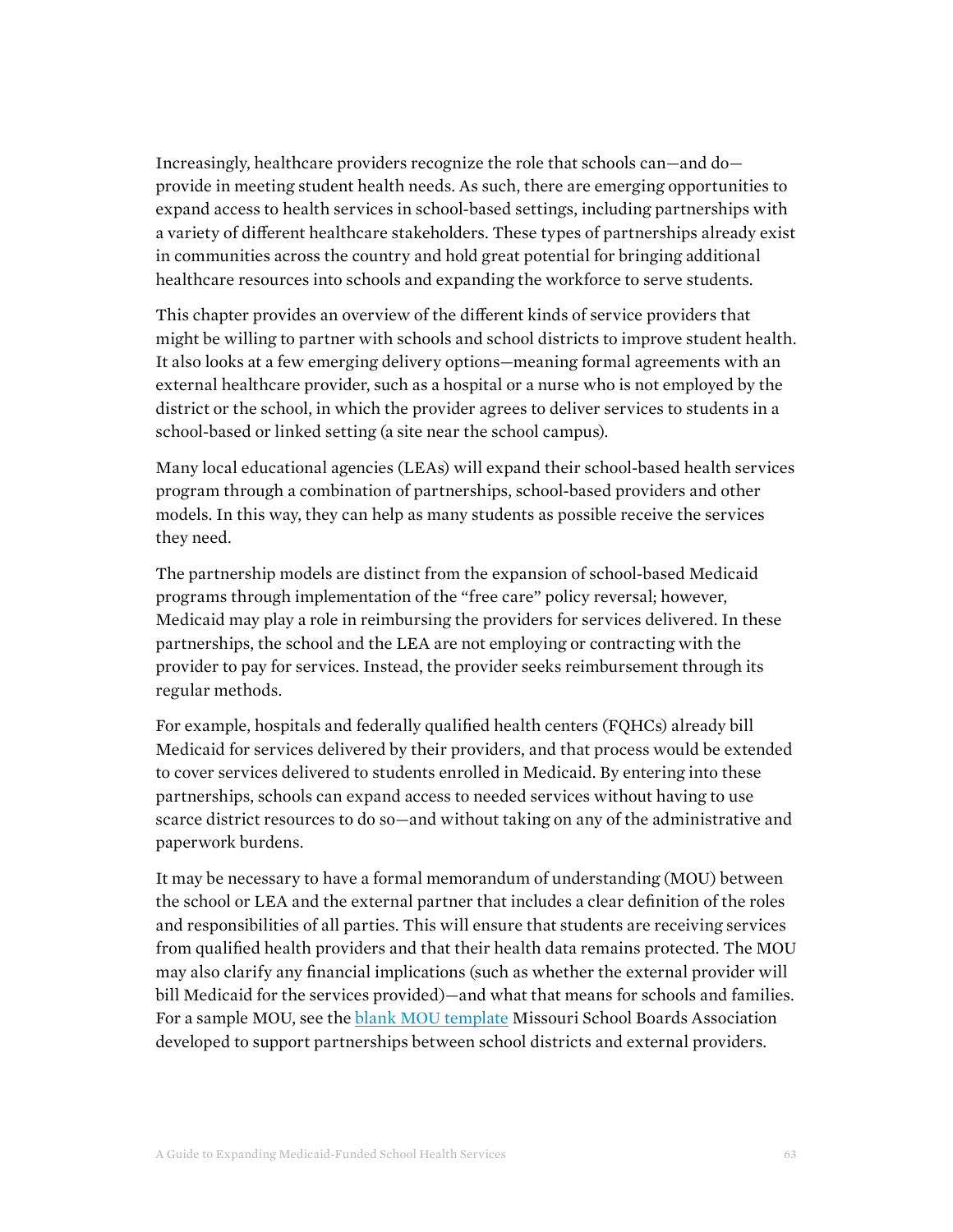State agencies can play a role in fostering partnerships between healthcare providers and school districts and schools. This can be done by: developing state-level guidance that helps communities address data sharing or contracting with managed care organizations; conducting statewide assessments that provide communities with the data needed to inform partnerships; and approving policies that create a supportive school health environment.

State agency leaders also can be the catalyst for building an improved system of care. Agencies can partner directly with school districts and offer a new vision for how schools can improve physical and behavioral health. Mental health and alcohol and substance use services may be provided through collaborations between state agencies and school districts.

Building a partnership between a school or LEA and a healthcare provider takes time. It involves the development of a shared understanding of the scope of services and clear guidelines around data-sharing, parental consent and documentation. While the logistics can feel overwhelming, the process can start with a phone call between interested parties. Once there is an interest in working together, and institutional commitment, the right people can be brought together to formalize the arrangements.

#### **Partnerships with Healthcare Providers**

Partnerships with external healthcare providers usually take place at the school or district level. The healthcare entity may approach the school, or the school or district can be proactive in reaching out to the healthcare entity. Many of these external health partners may already be engaged in school health, making it possible to tap into existing efforts.

The chart below features examples of the types of healthcare providers and organizations that may partner with schools and LEAs. Every community offers different opportunities and resources. An independent assessment of each community's healthcare system may uncover many different willing partners. Local public health agencies and community-based organizations can also play a role in identifying willing community providers and other local programs that could partner with schools.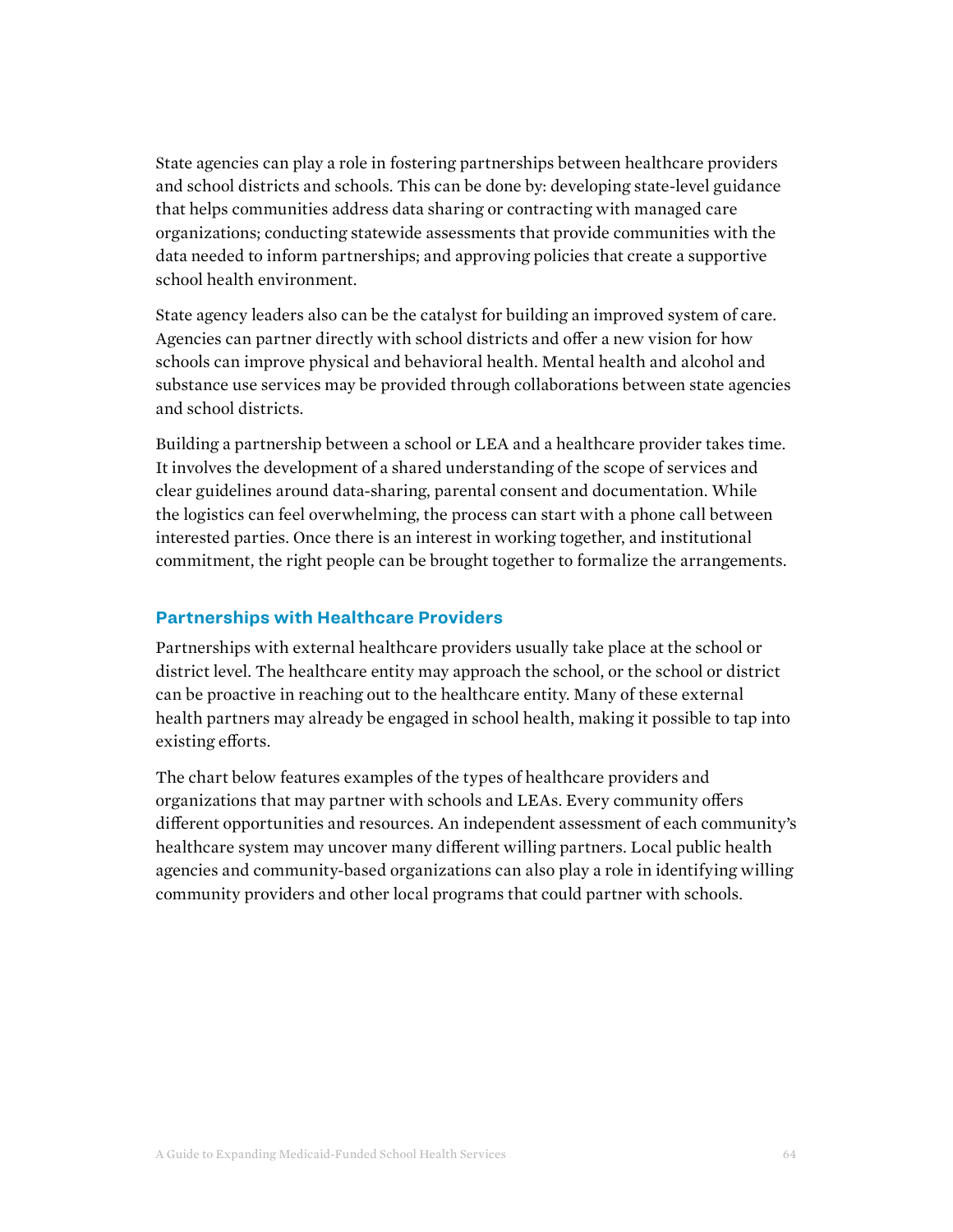| <b>Potential</b><br><b>Partner</b>                            | <b>Value of Establishing a Partnership</b>                                                                                                                                                                                                                                                                                                                                                                                                                                                                                                                                                                                                                                                                                                                                                                                                                                                 |
|---------------------------------------------------------------|--------------------------------------------------------------------------------------------------------------------------------------------------------------------------------------------------------------------------------------------------------------------------------------------------------------------------------------------------------------------------------------------------------------------------------------------------------------------------------------------------------------------------------------------------------------------------------------------------------------------------------------------------------------------------------------------------------------------------------------------------------------------------------------------------------------------------------------------------------------------------------------------|
| Hospitals and<br>health systems                               | Hospitals and health systems are working to identify<br>and implement new strategies that increase access to<br>comprehensive and coordinated care for the populations<br>they serve. Schools can play a key role in meeting the needs<br>of the children that the hospitals serve. Hospitals may have<br>a medical director, community benefits department or an<br>outreach director who can explain more about potential<br>partnerships.                                                                                                                                                                                                                                                                                                                                                                                                                                               |
| Healthcare<br>practitioners and<br>large medical<br>practices | A wide range of healthcare providers can support<br>student health. Community-based providers, including<br>pediatricians, nurse practitioners and counselors, may want<br>to expand their reach outside the office walls and into the<br>communities where their patients and families live. Often,<br>individual providers will help shape partnerships with<br>schools; other times, large medical practices will have a<br>community outreach manager.                                                                                                                                                                                                                                                                                                                                                                                                                                 |
| Federally<br>qualified health<br>centers (FQHCs)              | FQHCs are community-based health centers that provide a<br>wide range of primary care services in underserved areas.<br>Their services are provided on a sliding-scale based on<br>ability to pay. The vast majority of health center patients<br>are enrolled in Medicaid. Because of their deep community<br>roots, and because they may serve as the primary care<br>provider of many Medicaid-enrolled students, FQHCs can<br>be an excellent partner for an LEA interested in expanding<br>access to school-based services. Individual FQHCs will<br>have medical and dental directors, as well as community<br>outreach staff, who can discuss potential partnerships.<br>Also, community health centers are represented across the<br>state by the state Primary Care Association (PCA), which<br>can be an important resource. Many school-based health<br>centers are also FQHCs. |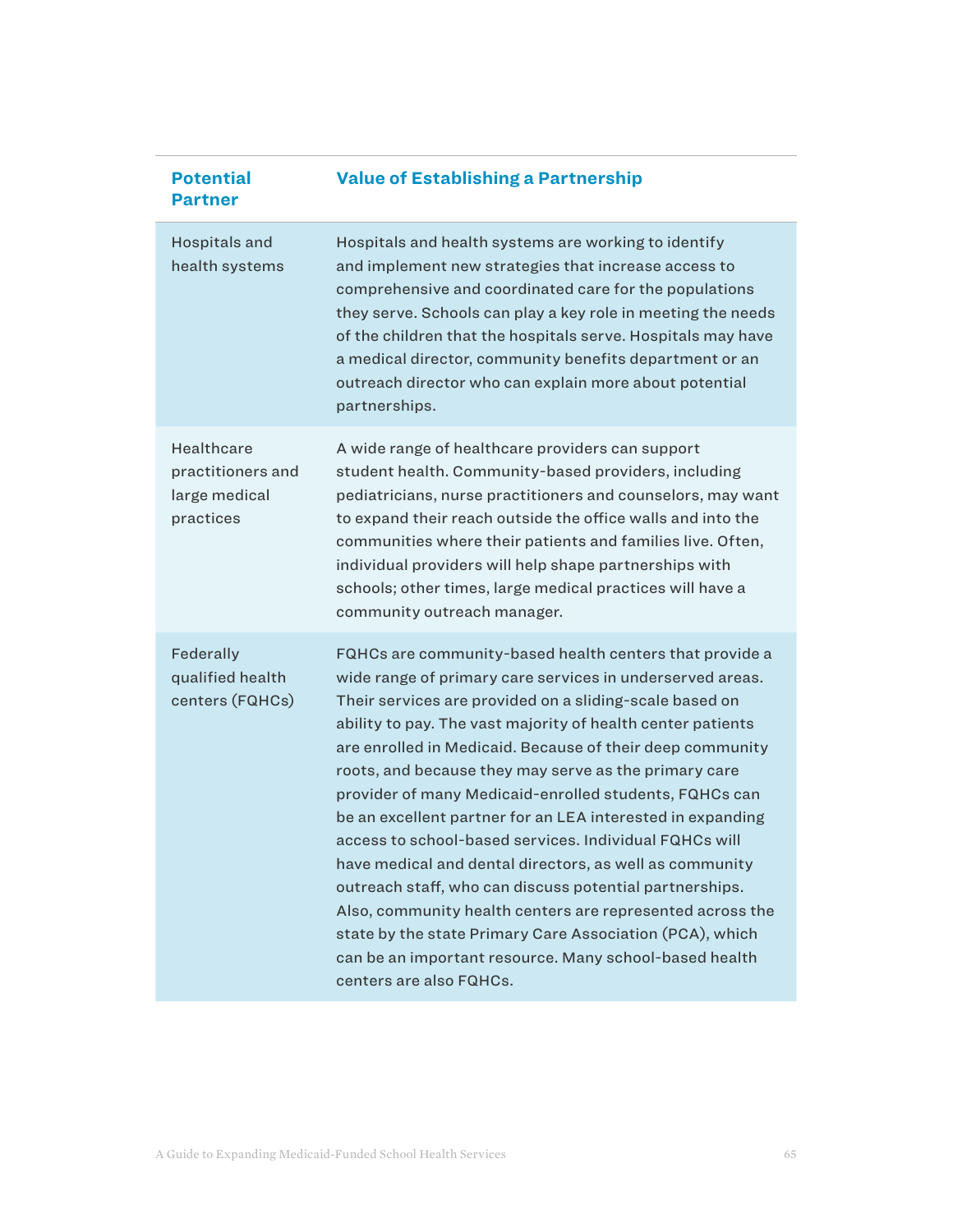| <b>Potential</b><br><b>Partner</b>                  | <b>Value of Establishing a Partnership</b>                                                                                                                                                                                                                                                                                                                                                                                                                                                                                                                                                                                                             |
|-----------------------------------------------------|--------------------------------------------------------------------------------------------------------------------------------------------------------------------------------------------------------------------------------------------------------------------------------------------------------------------------------------------------------------------------------------------------------------------------------------------------------------------------------------------------------------------------------------------------------------------------------------------------------------------------------------------------------|
| Community<br>mental health<br>centers               | As states pursue opportunities to increase access to<br>student behavioral health services, community-level mental<br>health centers will play a key role. They can provide an<br>accurate assessment of the opportunities for expanding<br>access in schools, address workforce shortages in the area<br>of mental health providers, and provide clinical services<br>through joint partnerships.                                                                                                                                                                                                                                                     |
| <b>State and local</b><br>public health<br>agencies | State public health agencies are an excellent source of<br>state data and state needs assessments. They can provide<br>support in convening and implementing, and in aligning<br>state policy with the State Health Improvement Plan.<br>Local public health agencies can help school districts by<br>helping to assess unmet healthcare needs in the student<br>population; by filling in gaps in services and programs;<br>and by helping to foster important connections between<br>the local healthcare community. Schools and LEAs would<br>benefit from strong and ongoing partnerships with public<br>health agencies in a number of key areas. |
| Academic<br>institutions /<br>universities          | Local academic institutions and universities can be<br>excellent partners for schools. In addition to deep<br>community roots, academic institutions with medical or<br>professional services programs have a built-in healthcare<br>workforce that needs professional practice. With direct<br>supervision, students in medical or professional services<br>programs may be able to deliver services in schools.                                                                                                                                                                                                                                      |
| Community-<br>based<br>organizations                | Community-based organizations can provide medical<br>services and supports. Some CBOs work with community<br>health workers, including promotoras (female community<br>health workers in Spanish-speaking communities) who<br>can provide services in schools. Other CBOs may be able<br>to provide linkages to other external services, like helping<br>families navigate health insurance or options for obtaining<br>eyeglasses.                                                                                                                                                                                                                    |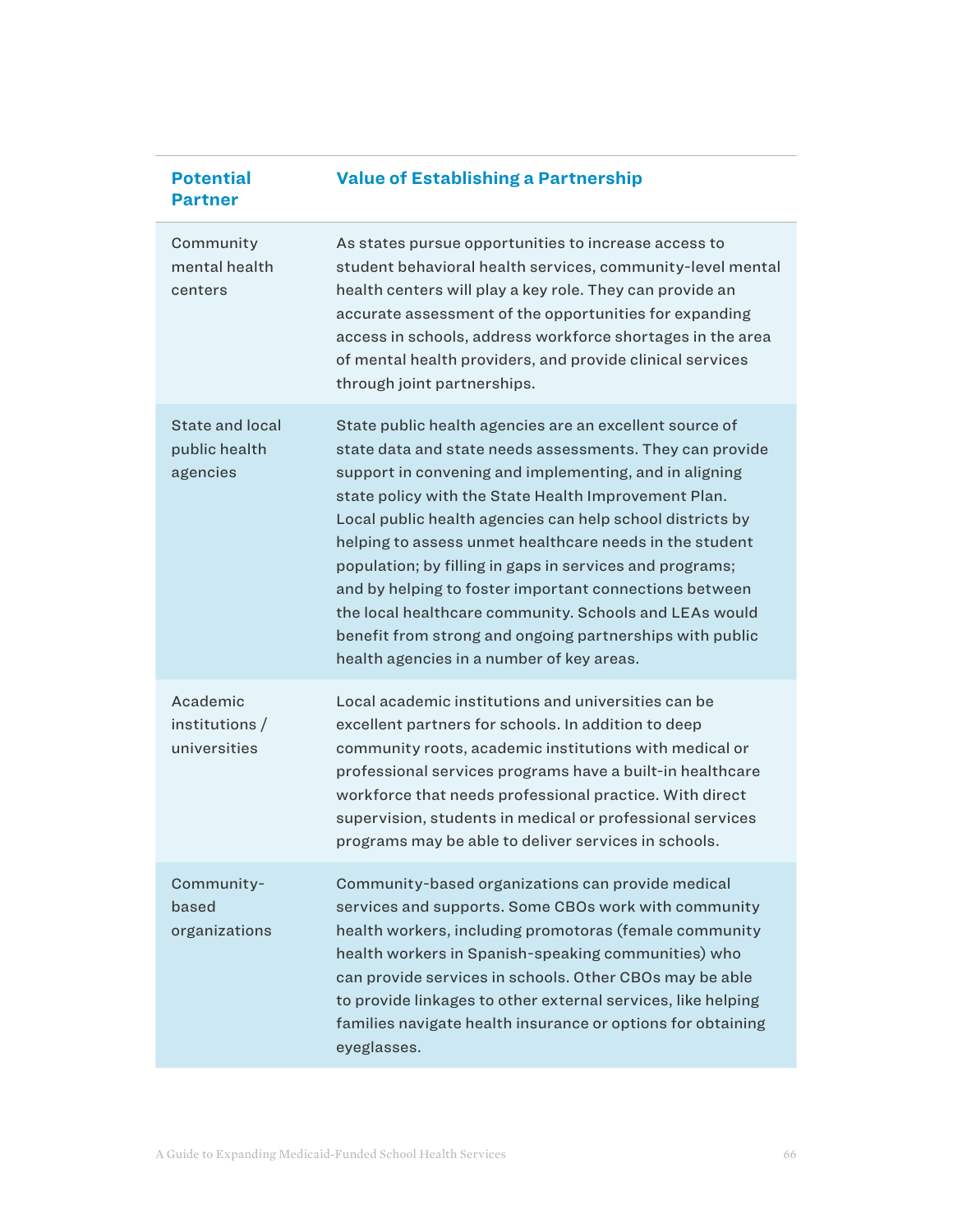#### **Expanding Access Through Telehealth**

Through the use of specialized technology, telehealth virtually links the student in the school-based setting with an external provider who can offer diagnosis and treatment.

Telehealth programs are used in schools to treat acute illnesses such as an ear infection or sore throat, and to provide a limited amount of chronic care management for conditions such as asthma and ADHD. Telehealth also can be used for certain behavioral health and therapy services, such as speech-language therapy and physical therapy.

When the COVID-19 stay-at-home orders first took place in 2020, the broader healthcare system quickly switched to delivering many services remotely, causing a dramatic expansion in the types of health providers using telehealth and the array of services available.

Schools also quickly pivoted to telehealth. There was a sharp learning curve for school-based health providers, and the results varied from district to district. But the flexibility it gives schools to reach students and connect providers and families means it's likely here to stay.

In a school-based setting, services are provided to the student by the nurse (or an aide) onsite and by a local provider at the other end of the line. The provider assesses the student and provides the needed medical advice. The nurse and the provider coordinate care and follow-up. When delivered remotely, telehealth services may look different and may vary by provider type.

Because Medicaid reimbursement is regulated at the state level, and each state makes decisions on what types of providers can be reimbursed for telehealth and what services are covered, states may have different strategies for reimbursing the cost of telehealth services in schools.

As a result of the COVID-19 pandemic, almost all states have dramatically expanded their Medicaid telehealth programs, at least for the duration of the public health crisis, allowing some school-based healthcare providers to become eligible for reimbursement. This provided a financial incentive for offering services to students remotely.

Ohio, for example, implemented emergency rules in March 2020, at the onset of school closures, promoting care at a distance and allowing a wide range of practitioners, including school health providers, to bill Medicaid for these services. Oregon released a series of [telehealth guidance FAQs](https://www.oregon.gov/ode/students-and-family/SpecialEducation/Pages/covid19forspecialeducation.aspx) for each type of school-based provider with a special focus on student privacy.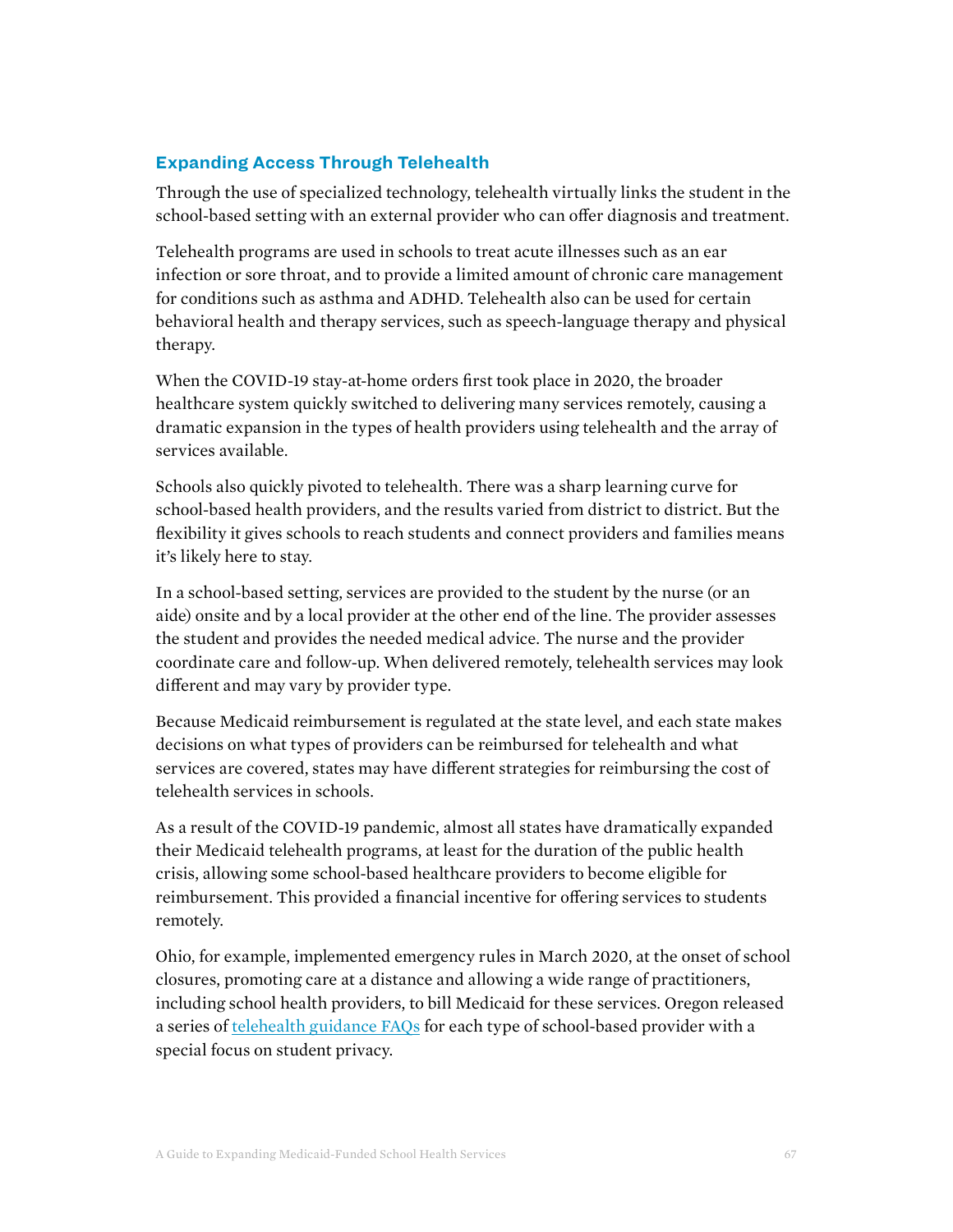When delivered in schools, telehealth services require complicated funding streams, often braiding together several funding sources. Depending on the state, both the school and the telehealth provider may be able to bill for their time. In many cases, Medicaid does reimburse for visits: Schools get reimbursed for their time with a facility fee, and the external provider is paid for delivering the services.

While the facility fee may not cover the full costs of the program, it is a sustainable revenue source that helps maintain staffing and services. Specialized equipment is needed; some schools and LEAs have received donated equipment from local healthcare providers or local telecommunications companies.

School districts and providers may be able to leverage the expansion of telehealth that occurred during the public health crisis to support ongoing remote delivery of school health services and to find a new and sustainable way to finance these services. Telehealth continues to hold great promise for the remainder of the pandemic and beyond.

### **State Medicaid Reimbursement Policies for School-Based Telehealth Services: Before and During COVID-19**

| <b>Telehealth</b><br><b>Service</b>                     | Number of<br><b>States That</b><br><b>Reimbursed</b><br><b>Before COVID</b> | Number of<br><b>States That</b><br><b>Implemented</b><br><b>Reimbursement</b><br><b>During COVID</b> | <b>Total Number</b><br>of States That<br><b>Reimburse</b><br>for Telehealth<br><b>Service</b>                 |
|---------------------------------------------------------|-----------------------------------------------------------------------------|------------------------------------------------------------------------------------------------------|---------------------------------------------------------------------------------------------------------------|
| Audiology and/or<br>speech/language<br>therapy services | 15                                                                          | 11                                                                                                   | 26 states<br>+ 11 additional<br>states reimburse<br>this service<br>under all IEP or<br><b>ESPDT</b> services |
| <b>Behavioral</b><br>health services                    | 8                                                                           | 14                                                                                                   | 22 states<br>+12 additional<br>states reimburse<br>this service<br>under all IEP or<br><b>ESPDT</b> services  |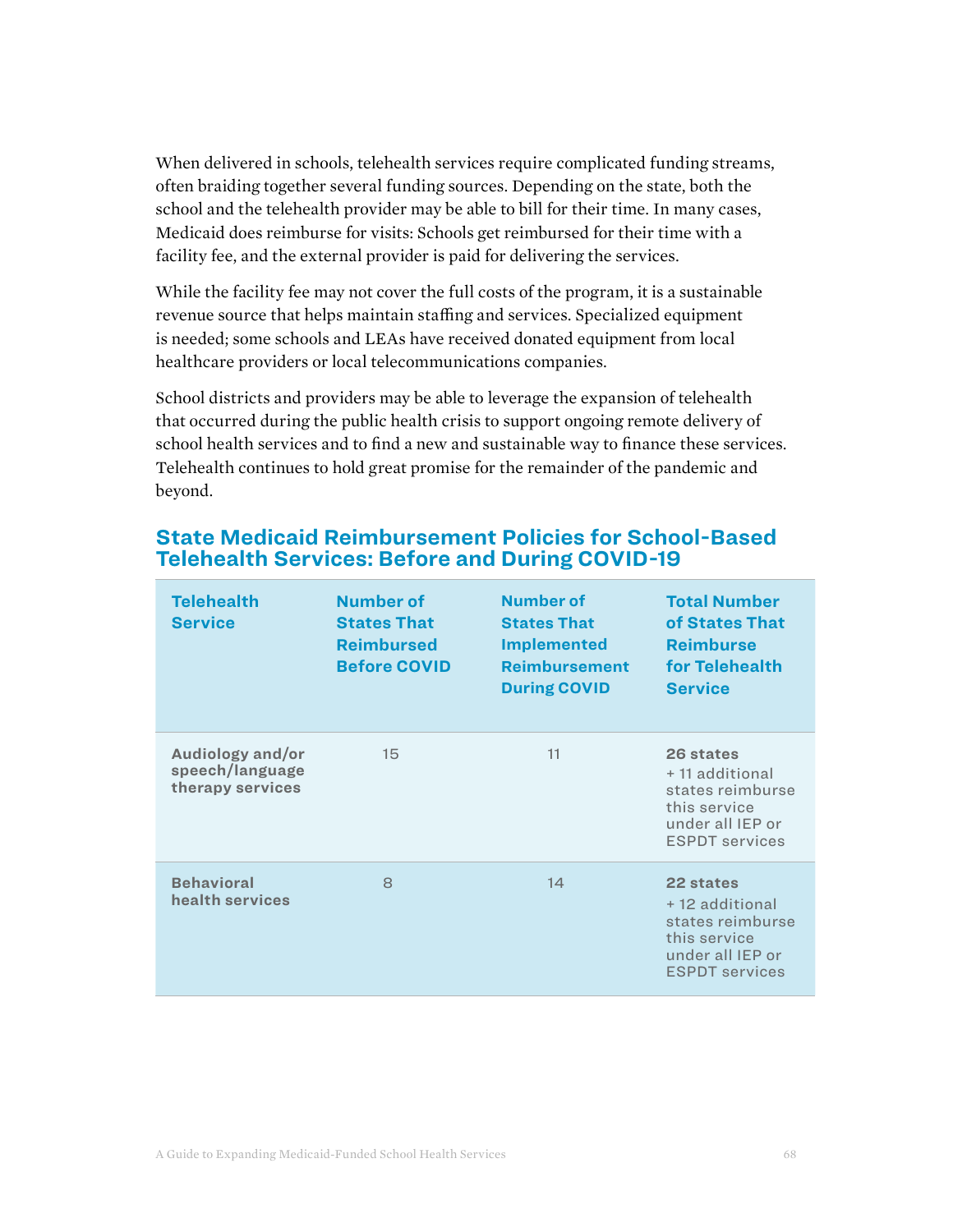| <b>Telehealth</b><br><b>Service</b>      | <b>Number of</b><br><b>States That</b><br><b>Reimbursed</b><br><b>Before COVID</b> | Number of<br><b>States That</b><br><b>Implemented</b><br><b>Reimbursement</b><br><b>During COVID</b> | <b>Total Number</b><br>of States That<br><b>Reimburse</b><br>for Telehealth<br><b>Service</b>                |
|------------------------------------------|------------------------------------------------------------------------------------|------------------------------------------------------------------------------------------------------|--------------------------------------------------------------------------------------------------------------|
| <b>Occupational</b><br>therapy           | 8                                                                                  | 13                                                                                                   | 21 states<br>+13 additional<br>states reimburse<br>this service<br>under all IEP or<br><b>ESPDT</b> services |
| <b>Physical therapy</b>                  | 8                                                                                  | 13                                                                                                   | 21 states<br>+13 additional<br>states reimburse<br>this service<br>under all IEP or<br><b>ESPDT</b> services |
| Nursing and/<br>or physician<br>services | 3                                                                                  | $\overline{c}$                                                                                       | 5 states<br>+13 additional<br>states reimburse<br>this service<br>under all IEP or<br><b>ESPDT</b> services  |
| <b>All IEP services</b>                  | 11                                                                                 | 9                                                                                                    | 20                                                                                                           |
| <b>All EPSDT</b><br>services             |                                                                                    | 6                                                                                                    | 6                                                                                                            |

*[States Expand Medicaid Reimbursement of School-Based Telehealth Services](https://www.nashp.org/states-expand-medicaid-reimbursement-of-school-based-telehealth-services)* is used with permission from the National Academy of State Health Policy.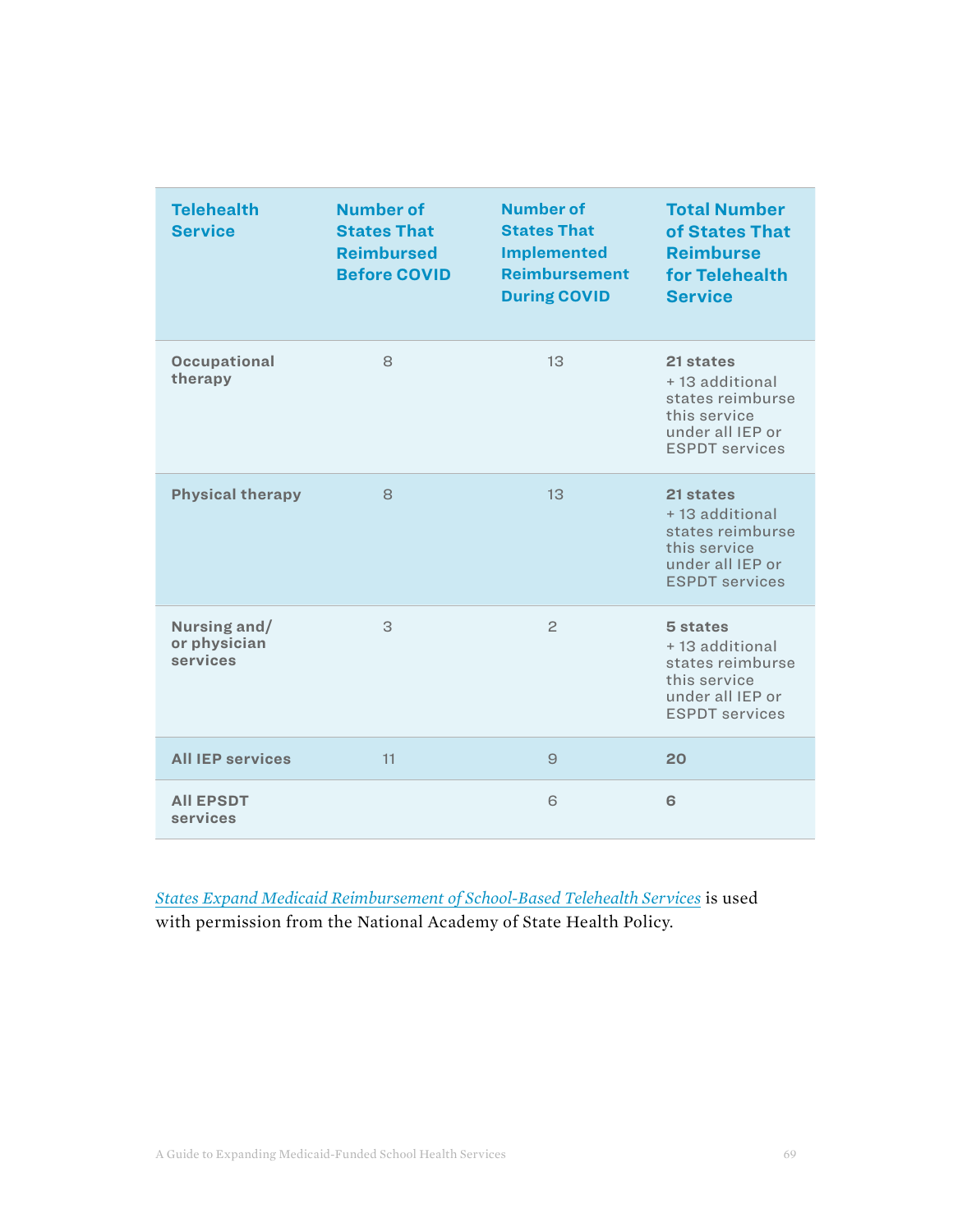#### **Other Partnerships to Increase Access to School Health Services**

Schools and LEAs have been able to expand access to school-health services by utilizing a range of partnerships that focus on the *delivery* of services, meaning an external provider either *provides or facilitates* the services.

These types of partnerships rely on several different funding streams. Medicaid will reimburse for the services provided to Medicaid-enrolled students. Schools and LEAs would only be responsible for the costs associated with the time and activities of the district-employed providers.

The start-up costs associated with some of these delivery models can be very low (simply a matter of the school providing free space) or high (if including investments in physical spaces and technology). This type of investment has been successfully funded by grants and donations in many communities.

| <b>Potential</b><br><b>Model</b> | <b>How it Works</b>                                                                                                                                                                                                                                                                                                                                                                                                                                                                                                                                                                                                                                                                                                                                                                                                                                      |
|----------------------------------|----------------------------------------------------------------------------------------------------------------------------------------------------------------------------------------------------------------------------------------------------------------------------------------------------------------------------------------------------------------------------------------------------------------------------------------------------------------------------------------------------------------------------------------------------------------------------------------------------------------------------------------------------------------------------------------------------------------------------------------------------------------------------------------------------------------------------------------------------------|
| School-based<br>health centers   | School-based health centers (SBHCs) are based in schools<br>and provide students and their families with a full range of<br>age-appropriate healthcare services, typically including<br>primary care. School-based health centers provide a much<br>more comprehensive set of services than are typically<br>offered by schools and can serve as a student's primary care<br>provider and medical home. SBHCs draw their funding from<br>a variety of sources, but Medicaid does reimburse SBHC<br>on a per-patient rate for services delivered to Medicaid-<br>enrolled students. While not every LEA has SBHCs, those<br>that do value the contribution they make to the student<br>and community health. Learn more about school-based<br>health centers from the Health Resources & Services<br>Administration and the School-Based Health Alliance. |